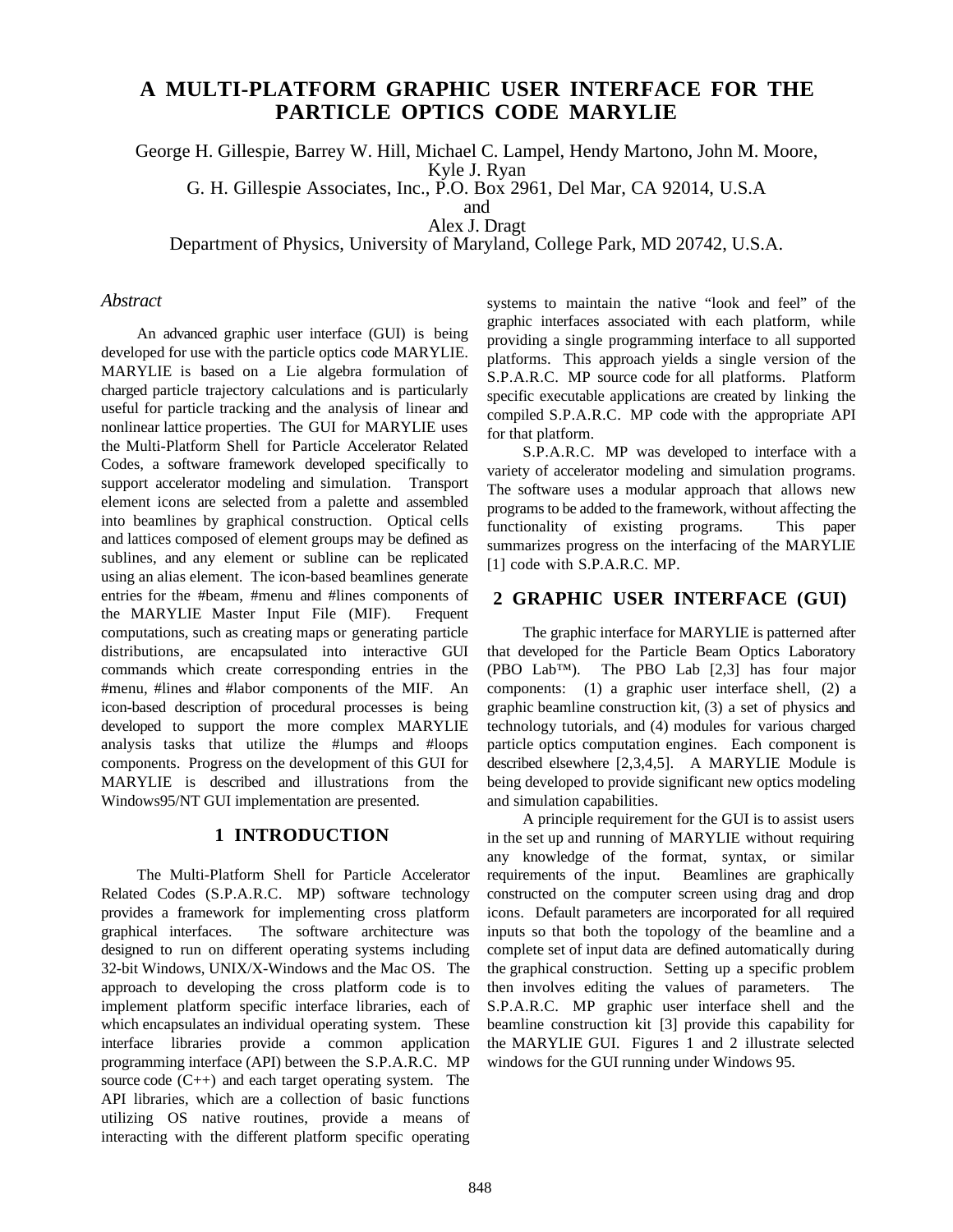

Figure 1. Example Document Window and Subline Window of the graphic user interface for MARYLIE.

Several new GUI features have been added in order to support the extensive capabilities of MARYLIE. Figure 1 illustrates the second-order achromat described in [5] in a new version of the Document Window [2,3] developed for MARYLIE. Figure 1 also illustrates two new elements of the GUI developed for MARYLIE: Alias Pieces and Map Pieces.

The Map Piece is an important new element of the GUI for MARYLIE. Its full functionality is still being defined, but currently the Map Piece can be used to enter a user specified map, to create a map from a given selection of Pieces or Sublines, and to save a map for later use.

The Alias Piece is one of the components of an innovative object model [6] that has been developed to describe beamlines. S.P.A.R.C. MP beamlines can be modeled using hierarchical (Sublines), flat (individual Pieces), or mixed representations that contain both Sublines and individual Pieces. This object model provides the basis for the functionality of the beamline construction kit. An alias in this object model is a Piece or Subline which is represented by a persistent link to another Piece or Subline, and is also capable of storing deviations from the original parameters without duplication of redundant data. The Alias Piece thus provides an element that can be used to efficiently replicate any other Piece, including Sublines: the only persistent data is a

pointer to the original Piece or Subline. However, Alias Pieces can also contain deviations (e.g. to represent errors) from the original data. Figure 1 illustrates an example of Alias Subline use, where the second Subline (describing the 2nd cell of the achromatic) has been used to define an Alias which is then replicated to define the 3rd and 4th cells. Alias Sublines contain Aliases to individual Pieces or Sublines.

Figure 2 illustrates an Alias Window for a magnetic bend, together with the Piece Window [3] for the original bend element. In the example illustrated, a deviation of 0.1% of the magnetic field has been entered. Figure 2 also shows some of the new features that have been added to the Piece Windows for all elements to support MARYLIE. The new features for magnetic elements include tab panels for additional data that describe fringe fields, magnet geometry parameters and beamline location (position and orientation) information.